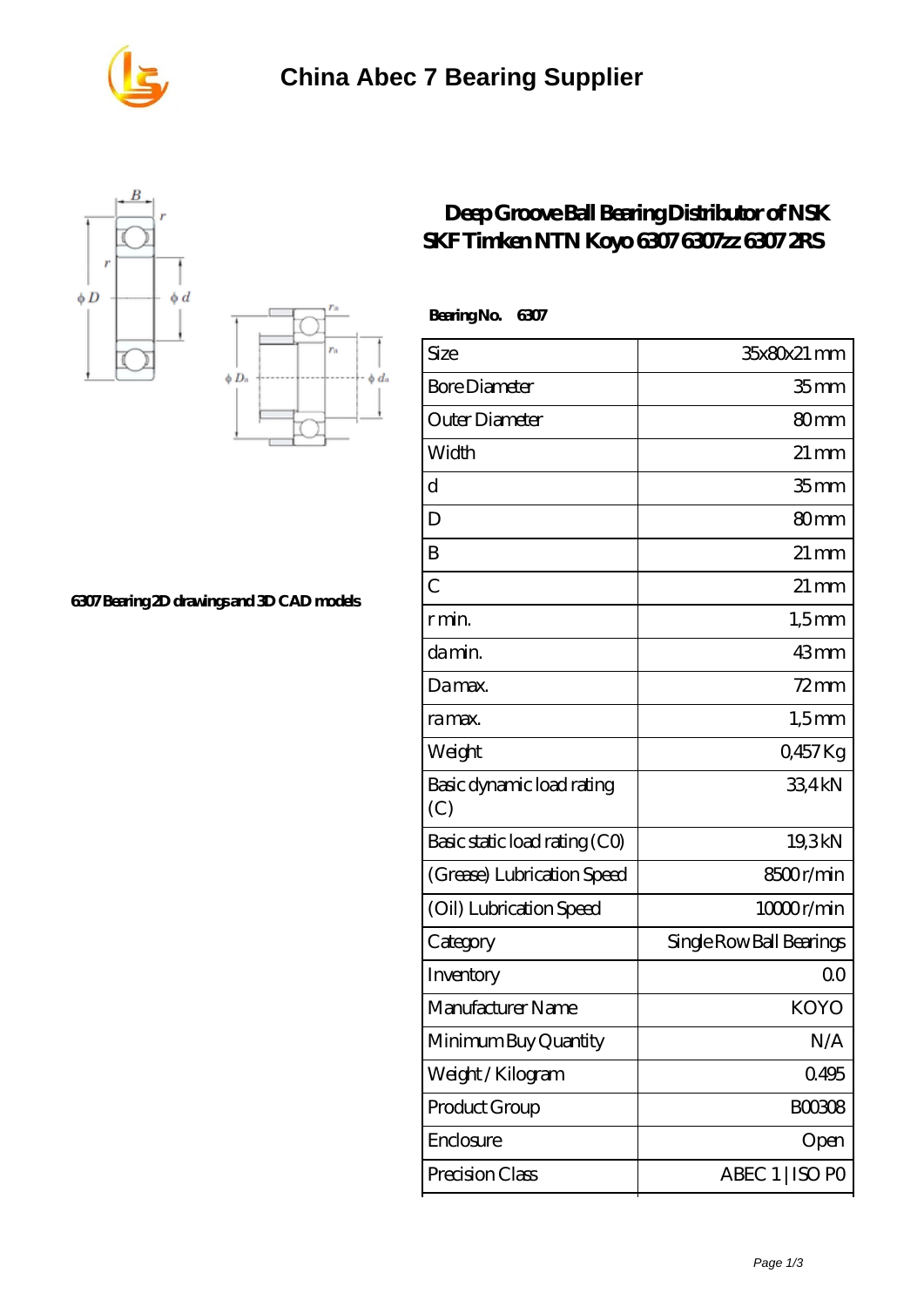

## **[China Abec 7 Bearing Supplier](https://m.seahorse-design.com)**

| Maximum Capacity / Filling<br>Slot | No                                                                                                                                                                                  |
|------------------------------------|-------------------------------------------------------------------------------------------------------------------------------------------------------------------------------------|
| Rolling Element                    | <b>Ball Bearing</b>                                                                                                                                                                 |
| Snap Ring                          | No                                                                                                                                                                                  |
| <b>Internal Special Features</b>   | No                                                                                                                                                                                  |
| Cage Material                      | Steel                                                                                                                                                                               |
| Internal Clearance                 | CO-Medium                                                                                                                                                                           |
| Inch - Metric                      | Metric                                                                                                                                                                              |
| Long Description                   | 35MM Bore; 80MM<br>Outside Diameter; 21MM<br>Outer Race Diameter:<br>Open; Ball Bearing; ABEC 1<br>ISO PO, No Filling Slot; No<br>Snap Ring, No Internal<br><b>Special Features</b> |
| Category                           | Single Row Ball Bearing                                                                                                                                                             |
| <b>UNSPSC</b>                      | 31171504                                                                                                                                                                            |
| Harmonized Tariff Code             | 8482105068                                                                                                                                                                          |
| Noun                               | Bearing                                                                                                                                                                             |
| <b>Keyword String</b>              | Ball                                                                                                                                                                                |
| Manufacturer URL                   | http://www.koyousa.com                                                                                                                                                              |
| Manufacturer Item Number           | 6307                                                                                                                                                                                |
| Weight/LBS                         | 1.09                                                                                                                                                                                |
| Bore                               | 1.378Inch   35 Millimeter                                                                                                                                                           |
| Outer Race Width                   | 0827 Inch   21 Millimeter                                                                                                                                                           |
| Outside Diameter                   | 315Inch   80Millimeter                                                                                                                                                              |
| Bearing No.                        | 6307                                                                                                                                                                                |
| r(min)                             | 1.5                                                                                                                                                                                 |
| Cr                                 | 41.7                                                                                                                                                                                |
| CQr                                | 19.3                                                                                                                                                                                |
| Cu                                 | 1.45                                                                                                                                                                                |
| fO                                 | 132                                                                                                                                                                                 |
| Grease lub.                        | 8500                                                                                                                                                                                |
| Oil lub.                           | 10000                                                                                                                                                                               |
|                                    |                                                                                                                                                                                     |